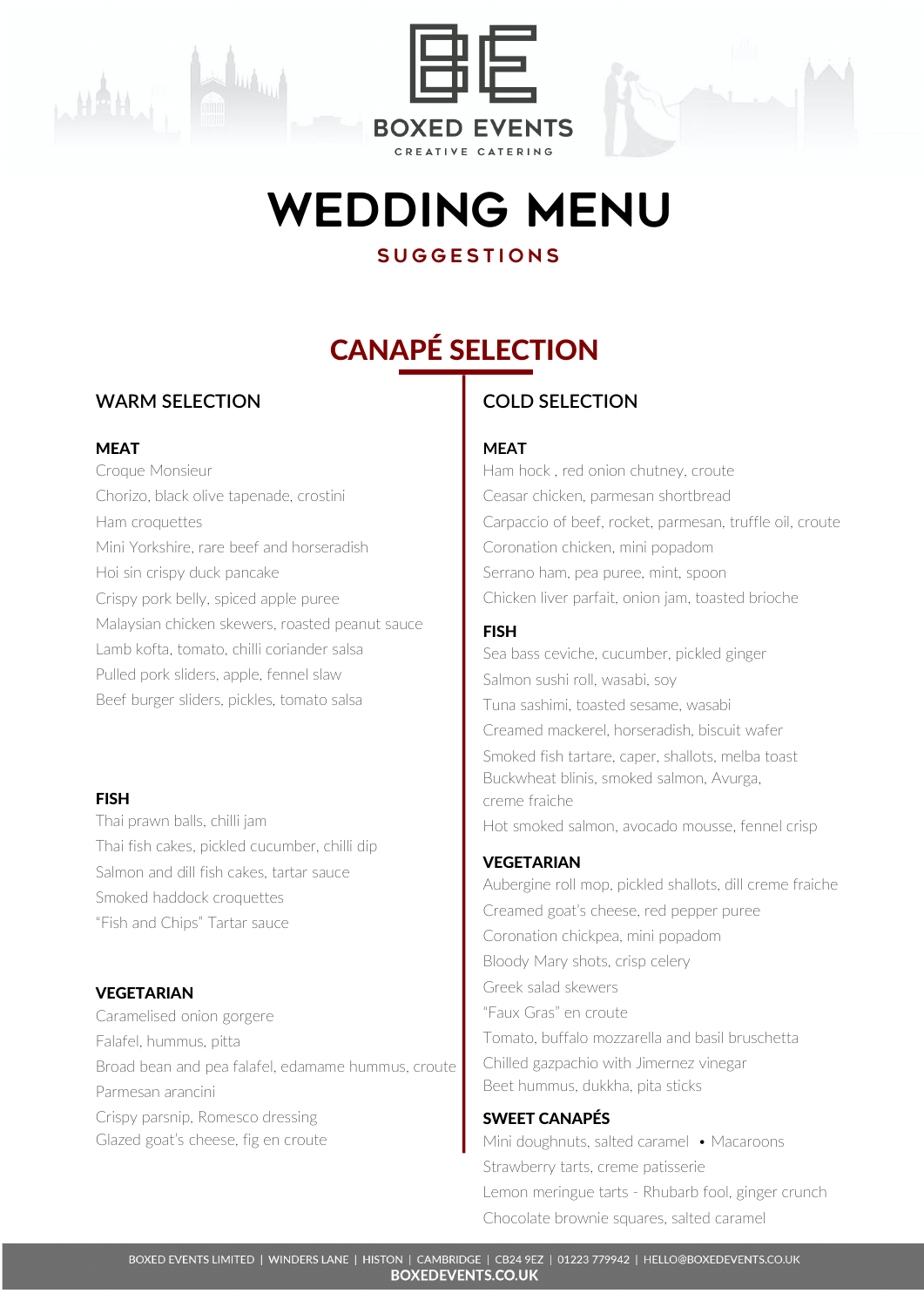





# WEDDING MENU

### 2 COURSE / 3 COURSE

Please find a collection of some of our more popular dishes. If you'd like something different, then our dedicated team of Chefs are more than happy to prepare dishes of your choice.

### STARTERS I MAINS

### **SOUP**

Green pea, mint, creme fraiche Butternut squash, Thai spices, coconut milk Vine tomato, basil, pine nut drizzle Leek and potato with rosemary French onion, parmesan en croute Cream of wild mushroom, tarragon creme fraiche

### FISH STARTERS

Devon crab and crayfish tian, avocado mousse, croute

Classic prawn cocktail, crevette

Vodka, beetroot cured salmon, dill pickled cucumber, rye bread croutes

Hot smoked salmon, apple and fennel, horseradish crème fraiche

Smoked haddock and boiled egg fish cake

### MEAT STARTERS

Hoi sin duck salad, spring onion, cucumber Smoked duck salad, hazelnut and orange Pork belly, 5 spiced apple, chilli, shallot caramel Chicken liver parfait, red onion marmalade, toasted brioche Ham hock terrine, sauce gribiche, warm baguette Confit corn fed chicken, ham and leek terrine, chicken crackling, tarragon emulsion, pea shoots Ras El hanout lamb, hummus, molasses, prunes, flat bread

### VEGETARIAN STARTERS

Aubergine Roll mops with creme fraiche dressing

Steamed asparagus/ purple sprouting broccoli, poached egg, hollandaise sauce

Crispy halloumi, pomegranate salad

Breaded Capricorn goats cheese, grape and walnut salad, raspberry vinaigrette

Smoked aubergine baba ganoush, feta, olives, pita bread Spiced cauliflower wings, ranch dressing

### MEAT SELECTION

Chicken breast filled with wild mushroom mousse, fine beans, chantenay carrot, potato rosti, cafe au lait sauce

Chicken breast filled with wild garlic and spinach mousse, peas and broad beans, light chicken jus

Long Horn rump of beef, bourguignon garnish, curly kale and dauphinoise potato

Long Horn rolled rump of beef, tender stem broccoli, salsify and soft green peppercorn salsa verde

Lamb two ways, Roasted rump, confit shoulder croquette, crushed peas, heritage carrot, rosemary pomme anna

Roast lamb rump, seasonal greens, saute potato, salsa verde

Sesame crusted duck breast, confit duck and spring onion wonton, pak choy, honey, soy reduction, crispy noodle

Duck breast, morello cherry sauce, hispie cabbage, glazed carrots, truffle mash

Confit pork, smashed butter beans and chorizo, cavolo nero, new season olive oil mash

Local pheasant, brussels, bacon, chestnuts, chantenay carrot, rosti potato (when in season)

### FISH SELECTION

Sea bass, samphire,, crushed new potatoes, tomato and spring onion salsa

Pan roasted salmon, tender stem broccoli, roasted baby potatoes, sorrel and pine nut pesto

Baked hake, roasted baby tomato, chorizo, rocket, balsamic reduction

Baked Cod, roasted tomato, courgette, olive oil mash, gremolata Swordfish steak mango and papaya salsa, Asian greens, crispy noodles

### VEGETARIAN SELECTION

Seasonal risotto - Pea, broad beans, mint - Three way butternut squash - Wild mushroom, truffle oil

Twice baked cheese souffle, rocket, parmesan, balsamic glaze salad New season's garlic, saffron and tomato tartlet, herb baby potatoes, crisp leaf salad

Baked Aubergine, pesto crust, warm potato and spring onion salad Chermoula rubbed aubergine, spiced chickpea, roasted beet hummus, labnah, sorrel and flat breads

Butternut squash, kale and chestnut mushroom wellington, seasonal greens, creamed potatoes, gravy